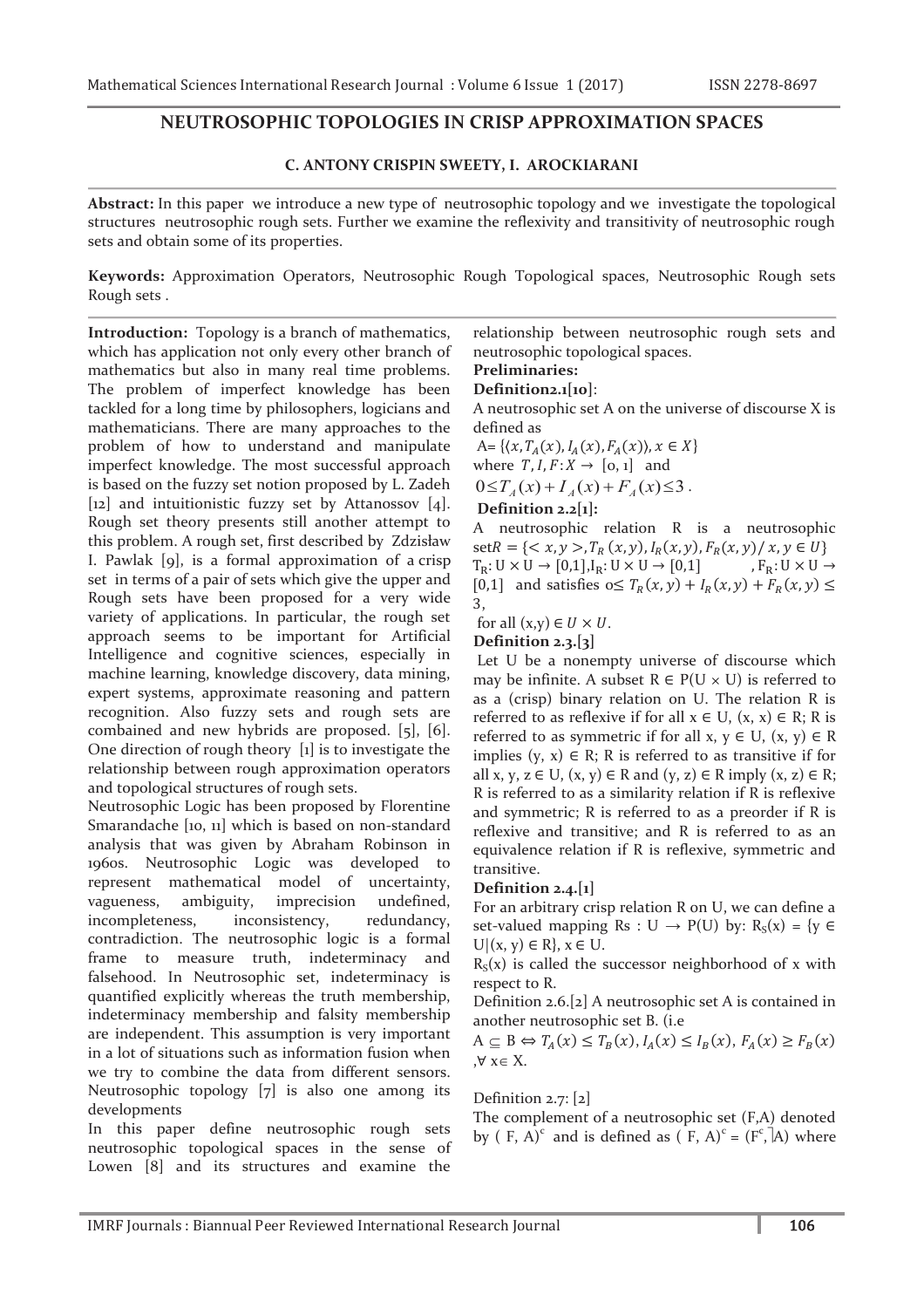$$
T_{F}c(x) = F_{F}(x),
$$
  $I_{F}c(x)=1-I_{F}(x)$   
 $F_{F}(x) = T(x)$ 

 $F_{F}c(x) = 1_{F}(x).$ Definition 2.8: [2] Let U be a non empty set, and  $A = \langle x, T_A(x), I_A(x), F_A(x) \rangle,$   $B = \langle x, T_B(x), I_B(x), F_B(x) \rangle$ are neutrosophic sets. Then  $A \widetilde{\cup} B = \langle x, \max(T_A(x), T_B(x)), \max(T_A(x), T_B(x)), \min(F_A(x), F_B(x)) \rangle$ 

 $A \widetilde{\cap} B = \langle x, \min(T_A(x), T_B(x)), \min(T_A(x), I_B(x)), \max(F_A(x), F_B(x)) \rangle$ 

#### $\operatorname{in}$ 3. Neutrosophic Rough sets Crisp **Approximation Space.** Definition 3.1:

Let (U, R) be a crisp approximation space. For  $A \in$ N(U), the upper and lower approximations of A w.r.t. (U, R), denoted by  $\overline{R}(A)$  and R (A), respectively, are defined as follows: we define the upper and lower approximation with respect to  $(U, R)$ , denoted by  $\overline{R}$ and respectively.  $\boldsymbol{R}$ 

$$
\overline{R}(A) = \{ \langle x, T_{\overline{R}(A)}(x), I_{\overline{R}(A)}(x), F_{\overline{R}(A)}(x) \rangle / x \in U \}
$$
\n
$$
\underline{R}(A) = \{ \langle x, T_{\underline{R}(A)}(x), I_{\underline{R}(A)}(x), F_{\overline{R}(A)}(x) \rangle x \in U \}
$$
\n
$$
T_{\overline{R}(A)}(x) = \bigvee_{y \in R_S(x)} [T_A(y)] I_{\overline{R}(A)}(x) = \bigvee_{y \in R_S(x)} [I_A(y)]
$$
\n
$$
F_{\overline{R}(A)}(x) = \bigwedge_{y \in R_{S}(x)} [F_A(y)]
$$
\n
$$
I_{\underline{R}(A)}(x) = \bigwedge_{y \in R_{S}(x)} [T_A(y)]
$$
\n
$$
I_{\underline{R}(A)}(x) = \bigwedge_{y \in R_{S}(x)} [I_A(y)]
$$
\n
$$
F_{\overline{R}(A)}(x) = \bigvee_{y \in R_{S}(x)} [F_A(y)]
$$
\nA neutrosophic rough set is the approximation

A neutrosophic rough set is the approximation of a neutrosophic set with respect to a crisp approximation space.

## Theorem 3.2.

Let  $(U, R)$  be a crisp approximation space, then the upper and lower rough neutrosophic approximation operators satisfy the following properties:

 $\forall$ A, B, A<sub>i</sub> ∈ N(U), j ∈ J, J is an index set,  $\forall$  (α, β, γ) ∈  $[0,1],$ 

(Li)  $R \sim A$ ) =  $\sim \overline{R}$  (A),  $(U_1) \overline{R}$  (  $\sim$  A) =  $\sim$  R (A); (L<sub>2</sub>)  $\underline{R}$  (U) = U  $(U_2) \overline{R}(\emptyset) = \emptyset;$  $(L_3)$   $\underline{R}$   $(\bigcap_{j \in J} A_j) = \bigcap_{j \in J} \underline{R}$   $(A_j)$ , (U<sub>3</sub>)  $R$  (U<sub>iEI</sub> A<sub>i</sub>) = U<sub>iEJ</sub>  $\underline{R}$  (A<sub>j</sub>),  $(L_4)$   $R(A \cup B) \supseteq R(A) \cup R(B)$ ,  $(U_4) \overline{R}$   $(A \cap B) \subseteq \overline{R}$   $(A) \cap \overline{R}$   $(B)$ :  $(L_5) A \subseteq B \Rightarrow R(A) \subseteq R(B),$  $(U_5) A \subseteq B \Rightarrow \overline{R}(A) \subseteq \overline{R}(B)$ Theorem 3.3.

Let R be a neutrosophic relation on U and  $\overline{R}$  and R the lower and upper approximation operators induced by  $(U, R)$ . Then (1) R is reflexive  $\Leftrightarrow$ R<sub>1</sub>)  $R(A) \subseteq A$ ,  $\forall A \in N(U)$ ,

R2) A ⊆ 
$$
\overline{R}
$$
 (A), ∀ A ∈ N(U).  
\n(2)R is symmetric  $\Leftrightarrow$   
\nS1)  $T_{\overline{R}(1_x)}(y) = T_{\overline{R}(1_y)}(x), \forall (x,y) \in U \times U,$   
\nS2)  $I_{\overline{R}(1_x)}(y) = I_{\overline{R}(1_y)}(x), \forall (x,y) \in U \times U,$   
\nS3)  $F_{\overline{R}(1_x)}(y) = F_{\overline{R}(1_x)}(y), \forall (x,y) \in U \times U,$   
\nS4)  $T_{\underline{R}(1_{U-\{x\}})}(y) = T_{\underline{R}(1_{U-\{y\}})}(x), \forall (x,y) \in U \times U,$   
\nS5)  $I_{\underline{R}(1_{U-\{x\}})}(y) = I_{\underline{R}(1_{U-\{y\}})}(x), \forall (x,y) \in U \times U,$   
\nS6)  $F_{\underline{R}(1_{U-\{x\}})}(y) = F_{\underline{R}(1_{U-\{y\}})}(x), \forall (x,y) \in U \times U.$   
\n(3) R is transitive  $\Leftrightarrow$   
\nT1)  $\underline{R}$  (A) ⊆  $\underline{R}$  (R(A)) ∀ A ∈ N(U)  
\nT2)  $\overline{R}$  (R(A)) ⊆  $\overline{R}$  (A), ∀ A ∈ N(U)  
\n4. Neutrosophic Topological Space.

## Definition 4.1:

A neutrosophic topology in the sense of Lowen [8] on a nonempty set U is a family  $\tau$  of neutrosophic sets in U satisfying the following axioms:

- (i)  $\alpha, \beta, \gamma \in \tau$  for all  $(\alpha, \beta, \gamma) \in [0,1]$
- (ii)  $A_1 \cap A_2 \in \tau$  for any  $A_1, A_2 \in \tau$ .
- (iii)  $\bigcup A_i \in \tau$  for a family  $\{A_i \mid i \in J\} \subseteq \tau$ ,

Where J is an index set.

In this case the pair  $(U, \tau)$  is called a neutrosophic topological space and each neutrosophic set A in  $\tau$  is referred to as neutrosophic open set in  $(U, \tau)$ . The complement of neutrosophic open set in the neutrosophic topological space  $(U, \tau)$  is called a neutrosophic closed set in  $(U, \tau)$ .

#### Definition 4.2:

Let  $(U, \tau)$  be a neutrosophic topological space and A  $\in$  N(U). Then the neutrosophic interior and neutrosophic closure of A are, respectively, defined as follows:

 $int(A) = \bigcup \{ G | G is a N open set and G \subseteq A \}, cl(A) =$  $\bigcap\{K \mid K \text{ is a } N \text{ closed set and } A \subseteq K\}$ , and int and cl :  $N(U) \rightarrow N(U)$  are, respectively, called the neutrosophic interior operator and the neutrosophic closure operator of  $\tau$ , and sometimes in order to distinguish, we denote them by  $int_{\tau}$  and  $cl_{\tau}$ .

It can be shown that  $cl(A)$  is a neutrosophic closed set and  $int(A)$  is a neutrosophic open set in (U,  $\tau$ ), and

i) A is an N open set in  $(U, \tau)$  iff int $(A) = A$ ,

ii) A is an N closed set in  $(U, \tau)$  iff  $cl(A) = A$ . Moreover,

(iii)  $cl(\sim A) = \sim int(A) \forall A \in N(U)$ ,

(iv)  $int(\sim A) = \sim c l(A) \forall A \in N(U)$ 

closure axioms.

It can be verified that the neutrosophic closure operator satisfies following properties:

(C<sub>1</sub>) cl( $\alpha, \beta, \gamma$ ) =  $\alpha, \beta, \gamma$   $\forall (\alpha, \beta, \gamma) \in [0, 1].$  $(C_2)$  cl(A  $\cup$  B) = cl(A)  $\cup$  cl(B)  $\forall$ A, B  $\in$  N(U).  $(C_3)$  cl(cl(A)) = cl(A)  $\forall A \in N(U)$ .  $(C_4) A \subseteq cl(A) \forall A \in N(U).$ Properties  $(C_1)-(C_4)$  are called the neutrosophic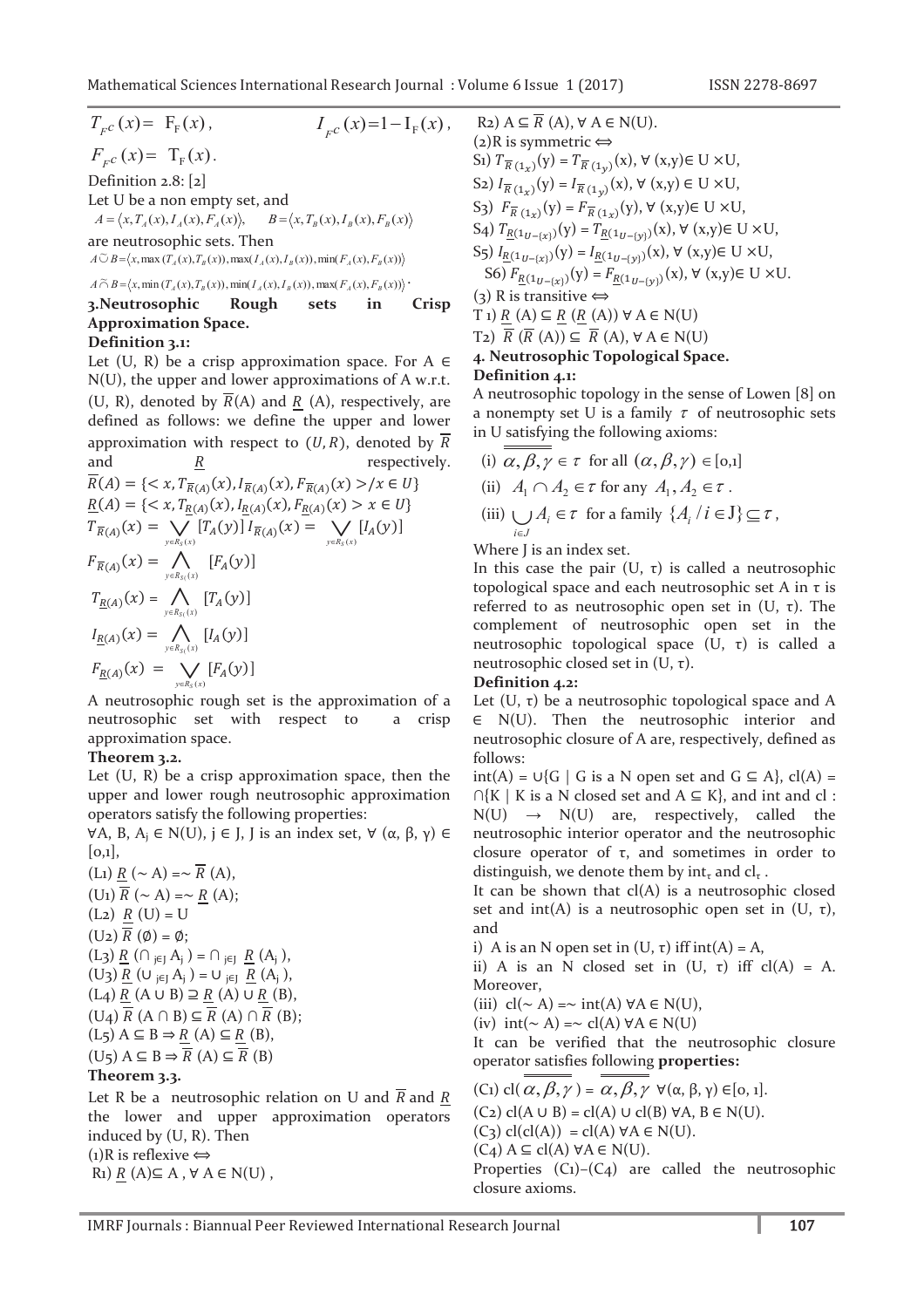#### **properties:**

(I<sub>1</sub>) int( $\alpha, \beta, \gamma$ ) =  $\alpha, \beta, \gamma$   $\forall (\alpha, \beta, \gamma) \in [0,1].$ 

(I<sub>2</sub>) int(A ∩ B)= int(A)  $\cap$  int(B)  $\forall$ A, B  $\in$  N(U).

 $(I_3)$  int( int(A)) = int(A)  $\forall A \in N(U)$ .

 $(I_4)$  int $(A) \subseteq A \forall A \in N(U)$ .

#### **Definition 4.3.**

A mapping cl :  $N(U) \rightarrow N(U)$  is referred to as a neutrosophic closure operator if it satisfies axioms  $(C_1)$ - $(C_4)$ .

#### **Definition 4.4.**

A mapping int :  $N(U) \rightarrow N(U)$  is referred to as a neutrosophic interior operator if it satisfies axioms  $(I<sub>1</sub>)-(I<sub>4</sub>)$ .

It is easy to show that a neutrosophic interior operator determines a neutrosophic topology,

 $\tau_{\text{Int}} = \{A \in N(U)|\text{int}(A) = A\}.$ 

So, the neutrosophic open sets are the fixed points of int. Dually, from a neutrosophic closure we can obtain a neutrosophic topology on U by setting

 $\tau_{Cl} = {A \in N(U) | cl(\sim A) = \sim A}.$ 

#### **Definition 4.5.**

A neutrosophic topology τ on U is called a neutrosophic Alexandrov topology if the intersection of arbitrarily many neutrosophic open sets is still open, or equivalently, the union of arbitrarily many neutrosophic closed sets is still closed. A neutrosophic topological space  $(U, τ)$  is said to be an neutrosophic Alexandrov space if τ is a neutrosophic Alexandrov topology on U. A neutrosophic topology τ on U is called a neutrosophic clopen topology if, for every  $A \in N(U)$ , A is IF open in  $(U, \tau)$  if and only if A is neutrosophic closed in  $(U, \tau)$ . A topological space (U,  $\tau$ ) is said to be a neutrosophic clopen space if  $\tau$  is a neutrosophic clopen topology on U.

### **5. Neutrosophic Topologies of Neutrosophic Rough Sets.**

In this section we discuss the relationship between neutrosophic topological spaces and rough neutrosophic sets. Throughout this section we always assume that U is a nonempty universe of discourse, R

#### **References:**

- 1. C. Antony Crispin Sweety , I. Arockiarani, "Rough sets in Neutrosophic approximation space" , Annals of Fuzzy Mathematics and Informatics [Article in press].
- 2. C. Antony Crispin Sweety and I.Arockiarani, Fuzzy neutrosophic rough sets JGRMA-2(3), 2014, 54-59.
- 3. I. Arockiarani, C. Antony Crispin Sweety, "Topological Structures of Fuzzy Neutrosophic Rough Sets",Neutrosophic Sets and Systems 9 (2015) 50-57.

a crisp binary relation on U, and  $\overline{R}$  and R the rough neutrosophic approximation operators. Denote

 $\tau_R = \{A \in N(U) | R(A) = A\}.$ 

The next theorem shows that any reflexive binary relation determines neutrosophic Alexandrov topology.

#### **Theorem** 5.1.

If R is a reflexive crisp binary relation on U, then  $\tau_R$  is a neutrosophic Alexandrov topology on U.

#### **Theorem 5.2**

Assume that R is a crisp binary relation on U. Then the following statements are equivalent:

(1) R is a preorder, i.e., R is a reflexive and transitive relation;

(2) The upper rough neutrosophic approximation operator  $\overline{R}$  : N(U)  $\rightarrow$  N(U) is an neutrosophic closure operator;

(3) The lower rough neutrosophic approximation operator  $R : N(U) \rightarrow N(U)$  is an neutrosophic interior operator.

#### **Lemma 5.3.**

If R is a symmetric crisp binary relation on U, then for all A,  $B \in N(U)$ ,

 $\overline{R}(A) \subseteq B \Longleftrightarrow A \subseteq R(B).$ 

**Theorem 5.4**. Let R be a similarity crisp binary relation on U, and  $\overline{R}$  and R the rough neutrosophic approximation operators. Then  $\overline{R}$  and R satisfy property for  $A \in N(U)$ ,

 $R(A) = A \Longleftrightarrow A = \overline{R}(A) \Longleftrightarrow R(\sim A) = \sim A \Longleftrightarrow A =$  $\overline{R}$  (  $\sim$  A).

The next theorem shows that a neutrosophic topological space induced from a reflexive and symmetric crisp approximation space is a neutrosophic clopen topological space.

**Theorem 5.5.** 

 Let R be a similarity crisp binary relation on U, and and  $\overline{R}$  and  $R$  the rough neutrosophic approximation operators. Then  $\tau_R$  is a neutrosophic clopen topology on U.

- 4. K. T Atanassov, Intuitionistic fuzzy sets, Fuzzy Sets Systems 31(3), 1986 343-349.
- 5. D. Boixader, J. Jacas and J. Recasens, Upper and lower approximations of fuzzy set, International journal of general systems, 29 (2000), 555-568.
- 6. D. Dubois and H. Parade. Rough fuzzy sets and fuzzy rough sets. International Journal of general systems, 17, 1990, 191-209.
- 7. F. G. Lupiez, On neutrosophic topology, Kybernetes}, 37 (6) (2008), 797 - 800.